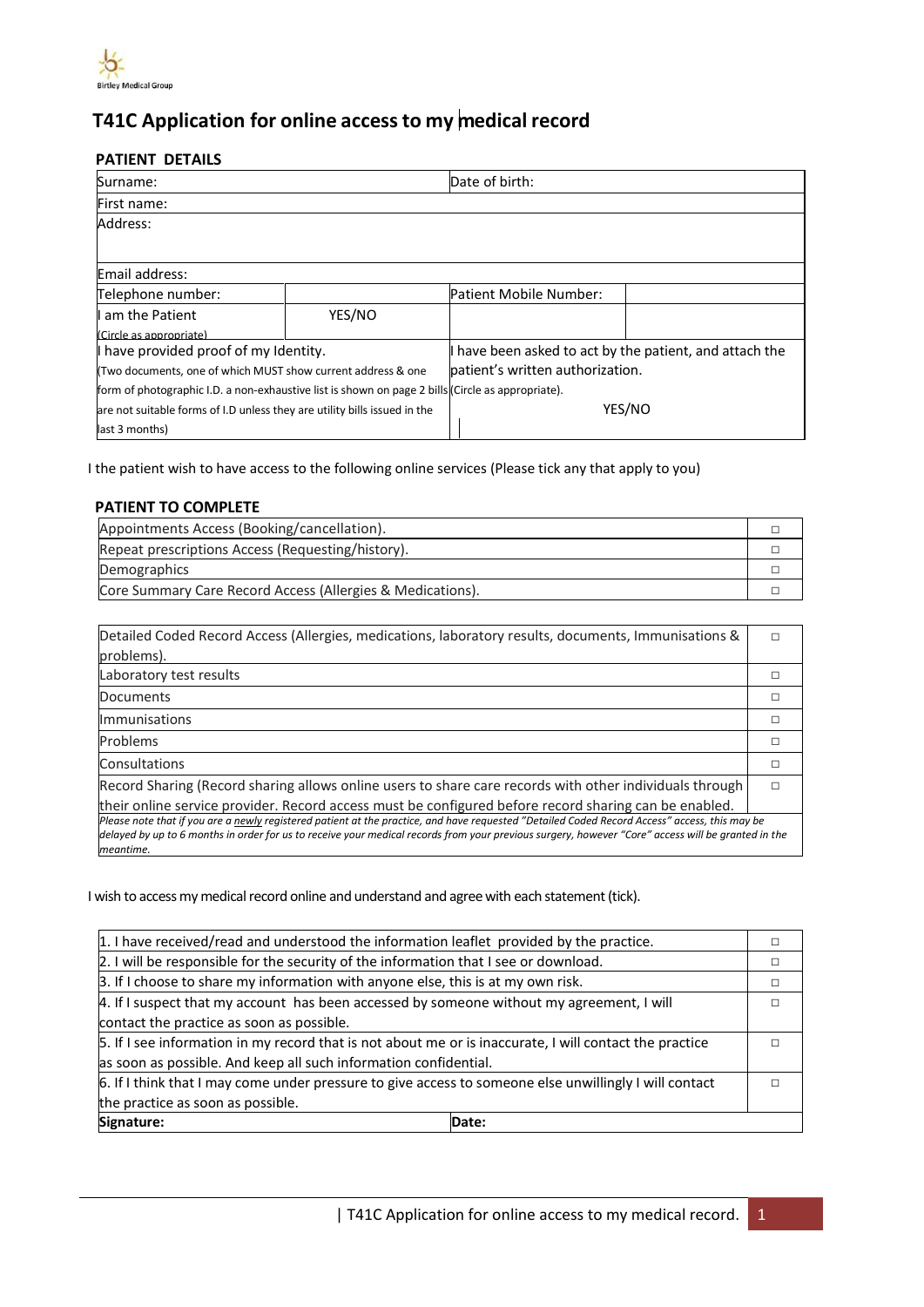

### **For practice use only.**

| <b>Patient NHS number:</b>       |       | Practice computer I.D. number:                                                           |  |
|----------------------------------|-------|------------------------------------------------------------------------------------------|--|
| Identity verified by: (Initials) | Date: | Method (Suitable forms of I.D.as set out in "Application for Access to Medical Records") |  |
| Authorised by:                   |       | Date:                                                                                    |  |
| Date account created             |       |                                                                                          |  |
|                                  |       |                                                                                          |  |
|                                  |       |                                                                                          |  |
|                                  |       |                                                                                          |  |
| Level of record access enabled   |       | Notes / explanation (Insert I.D. number from Passport, Driving                           |  |
| ALL(Available at Date).          |       | license etc.)                                                                            |  |
| Prospective.                     | □     |                                                                                          |  |
| Retrospective.                   | □     |                                                                                          |  |
| Detailed coded record.           | п     |                                                                                          |  |